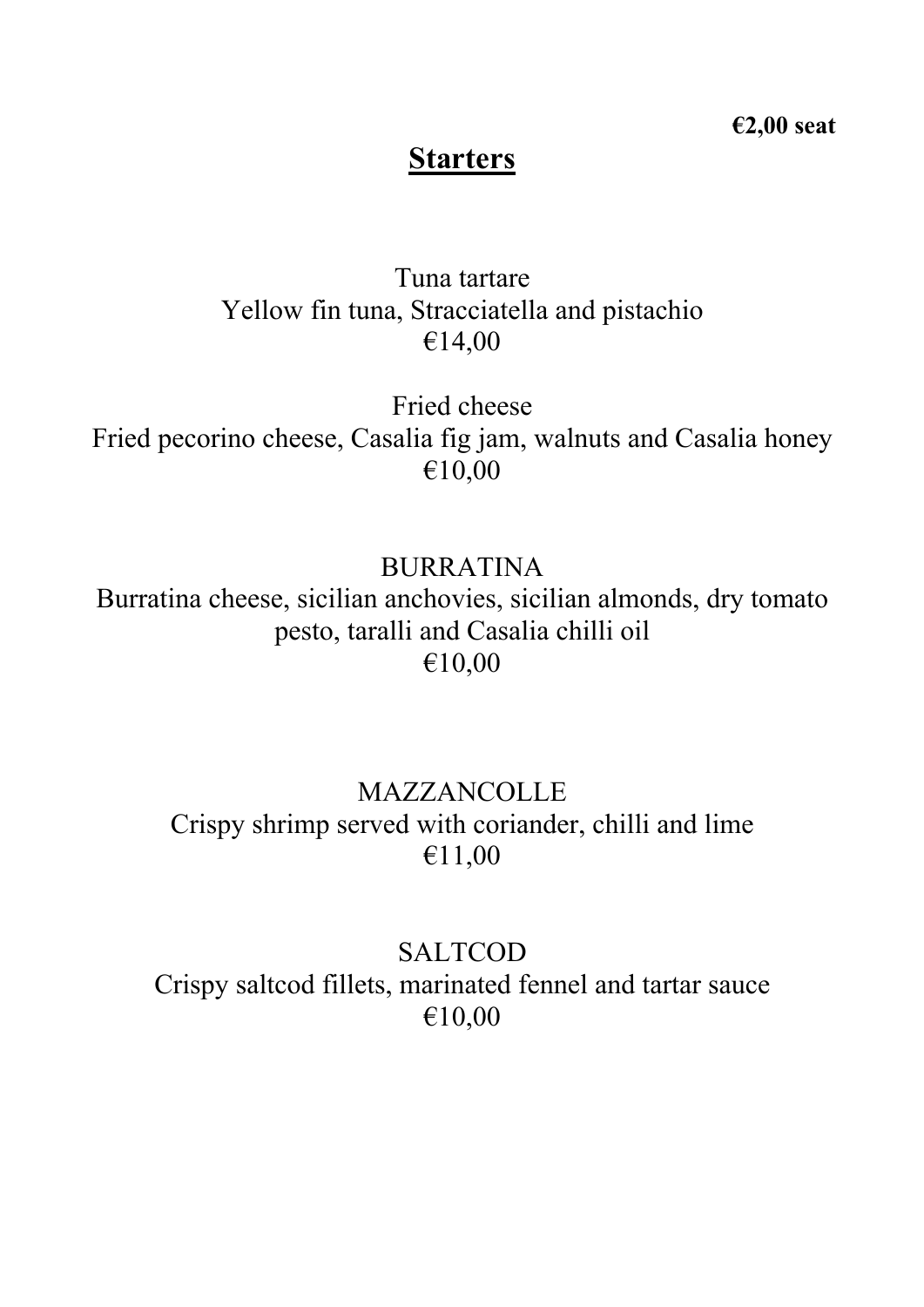## **First course**

### SPAGHETTONE

Fresh egg pasta spaghettoni puttanesca, tiger prawns, mussles, taggiasche olives, Casalìa tomatos and Casalìa chilli olive oil €16,00

### **PACCHERI**

Paccheri verrigni, pistachio pesto, bufflalo stracciatella, tiger prowns and pistachio granella €16,00

# **Second course**

## **OCTOPUS** Grilled octopus tentacle, Panzanella salad and mozzarella di bufala €18,00

Tuna Rare seared tuna fillet, sesame, mango and ponzu dressing €20,00